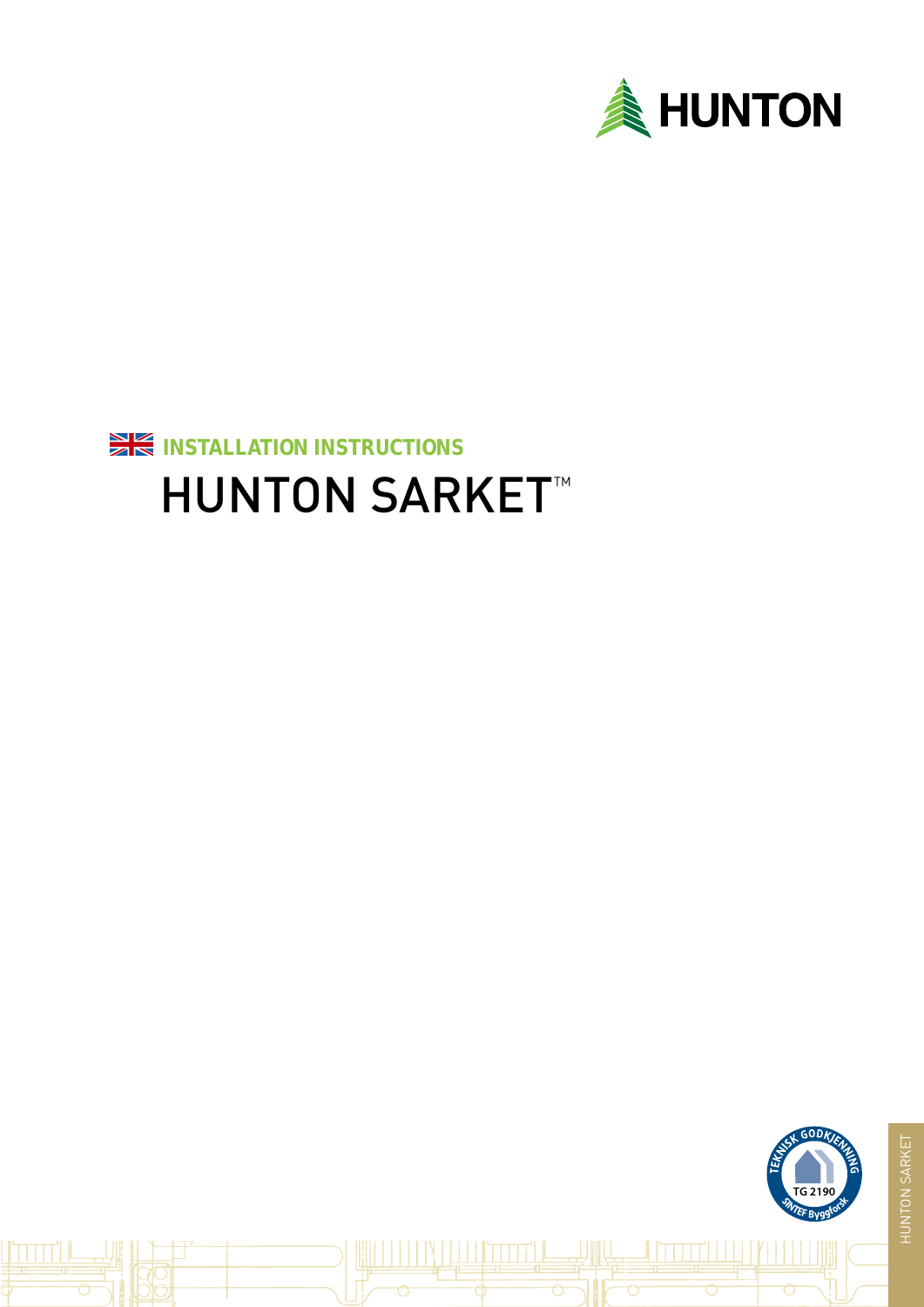### Storage

Hunton Sarket should be stored in a dry place and must be dry on installation. Before installation, the boards may need conditioning so that any moisture is about the same as the equilibrium moisture content in the climate where they are to be used. Any opened packs should be stored protected from rain and snow. Damaged boards should not be used. Hunton Tape or asphalt adhesive can be used for minor repairs.

# 2

1

## Assembly

The boards should be mounted across trusses/ rafters, starting at the eaves and finishing at the ridge. Make sure the joints are joined and spliced over the rafters, with the splices as central as possible on each rafter.

It is therefore important that the centre-to-centre spacing of the trusses/rafters is approx. 600 mm. They should be fixed using

2.8 – 45 mm slate nails at maximum intervals of 150 mm along the edges of the boards and max. 250 mm along the centre of the boards.

For gluing/sealing we recommend products with good adhesion on wood-based products, suitable for outdoor use.

Hunton Sarket should only be used on pitched roofs with a gradient of 15° or more (for gradients below 15°, please see separate section).

Concrete tiles, technical tiles, sheets or similar should be used for the roofing on top of Hunton Sarket. The roofing tiles should be laid as soon as possible, and before fitting the insulation. In weather-beaten areas where the Sarket may have become damp, some drying time is recommended after tiling to allow the boards to dry out prior to insulating. Applying weight or treading on the middle of the boards is not recommended as they are not officially classified for walking on. Battens and counterbattens should be fitted as the work progresses. Please refer to the table after section 9 for batten and counterbatten dimensions.





Tongue and groove interlocking ensures a good seal between the boards. The boards are mounted with the groove facing downwards as shown above.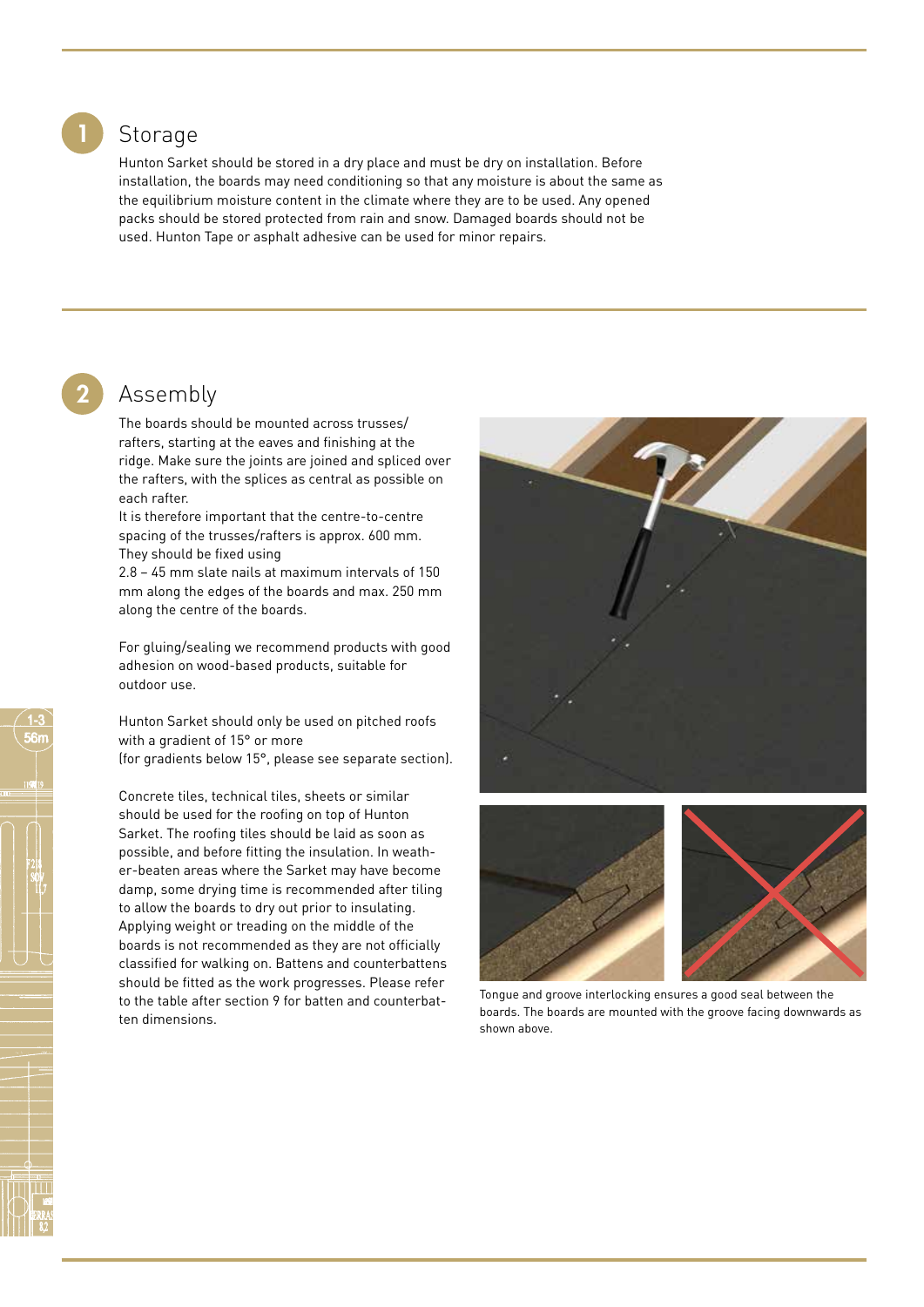3

## Wall-to-roof intersections

Details around the wall and roof intersections are important to ensure that cold bridges and air leaks are kept to a minimum. It is particularly important to ensure that intersections between roofs and walls are airtight, since these are some of the most critical points from which air can escape. Wood blocking between the rafters is recommended to ensure suitable fixing for the Sarket, which is glued and nailed down to it. Hunton Tape can also be used for extra secureness.

#### **Wall-to-roof intersections with overhangs**

Overhangs can be accomplished in many different ways, but the principle generally shows how Hunton Bitroc sheathing boards can be laid against the Sarket to achieve an adequate seal. The Sarket is glued down onto the intermediate wood blocking.

| DETAIL                            |  |
|-----------------------------------|--|
|                                   |  |
| Glue and nail the Sarket onto the |  |
| intermediate wood blocking.       |  |
|                                   |  |
|                                   |  |
|                                   |  |



#### **Wall-to-roof intersections with protruding rafters**

To ensure a good seal between walls and roofs with protruding rafters, it may in some cases be appropriate to include a membrane which should be pressed tightly between the Sarket and the transverse wood blocking. The membrane should then be fed round and up onto the underside of the protruding rafter, where it should be pressed tightly behind the upper batten on the sheathing board.

| DETAIL                             |
|------------------------------------|
| Ensure the membrane is compres-    |
| sed                                |
| tightly at both ends and runs      |
| continuously along the whole wall. |
|                                    |
|                                    |



Glue/sealant

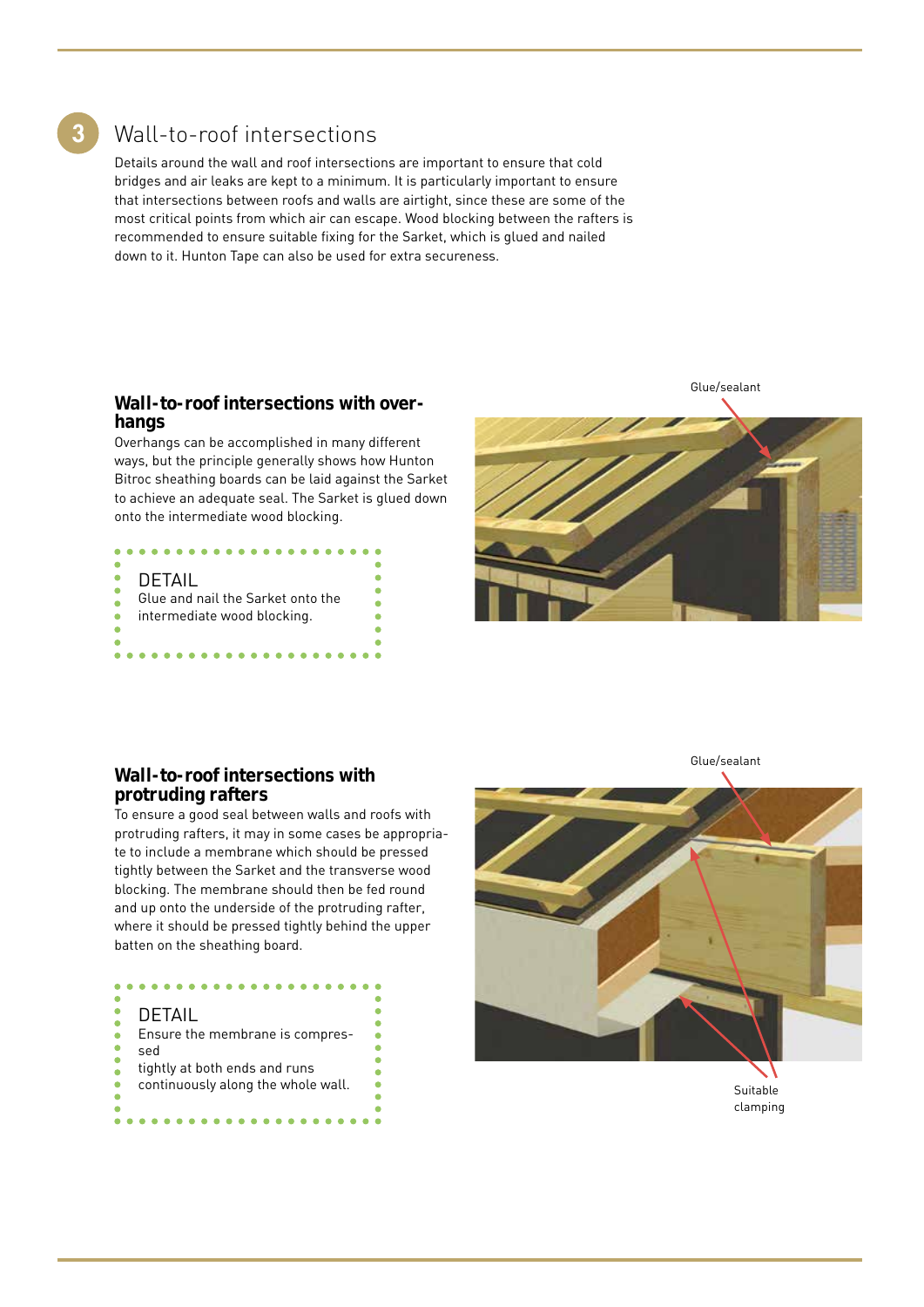#### **Alternative solution with protruding rafters**

As with overhanging rafters, wood blocking must be laid between the rafters when the foot of the rafters protrudes beyond the outer wall, at the points where the Sarket has been glued and nailed down to the blocking. It is important to ensure a good seal between the sheathing and the protruding rafters.

# DETAIL

- Glue and nail the Sarket onto the
- wood blocking, making sure that a good seal is formed around the
- 
- protruding rafters.



## Condensation and drainage

Most roofs will always have some condensation. It is therefore important to ensure that there is good ventilation between the Sarket and the tiles. Rain and snow can also penetrate behind the tiles in exposed environments. To avoid ice and moisture problems it is therefore important, in addition to good ventilation, that any condensation or rainwater is drained off.

#### **Ventilation and drainage details outside the front board**

As shown in the illustration, the Sarket is fed past the front board so that water from the Sarket can run straight into the gutter. It is important to make sure that there is a gap of at least 30 mm between the flashing and the gutter/Sarket to ensure good ventilation.

# DETAIL

Min. 30 mm gap between flashing and gutter/Sarket. 

#### **Alternative**

The Sarket can be finished flush with the front board so that water from the Sarket runs down between the front board and the gutter. The gutter should be mounted using brackets (or clamps) which ensure a distance of at least 50 mm between the gutter and the front board so as to ensure good ventilation between them. This solution will secure better ventilation, as guttering often gets filled with snow and impairs ventilation.

## DETAIL

Finish the Sarket flush with the front board. Min. 50 mm gap

. . . . . .

between gutter and front board.

. . . . . . . . . . . . . . . . . .

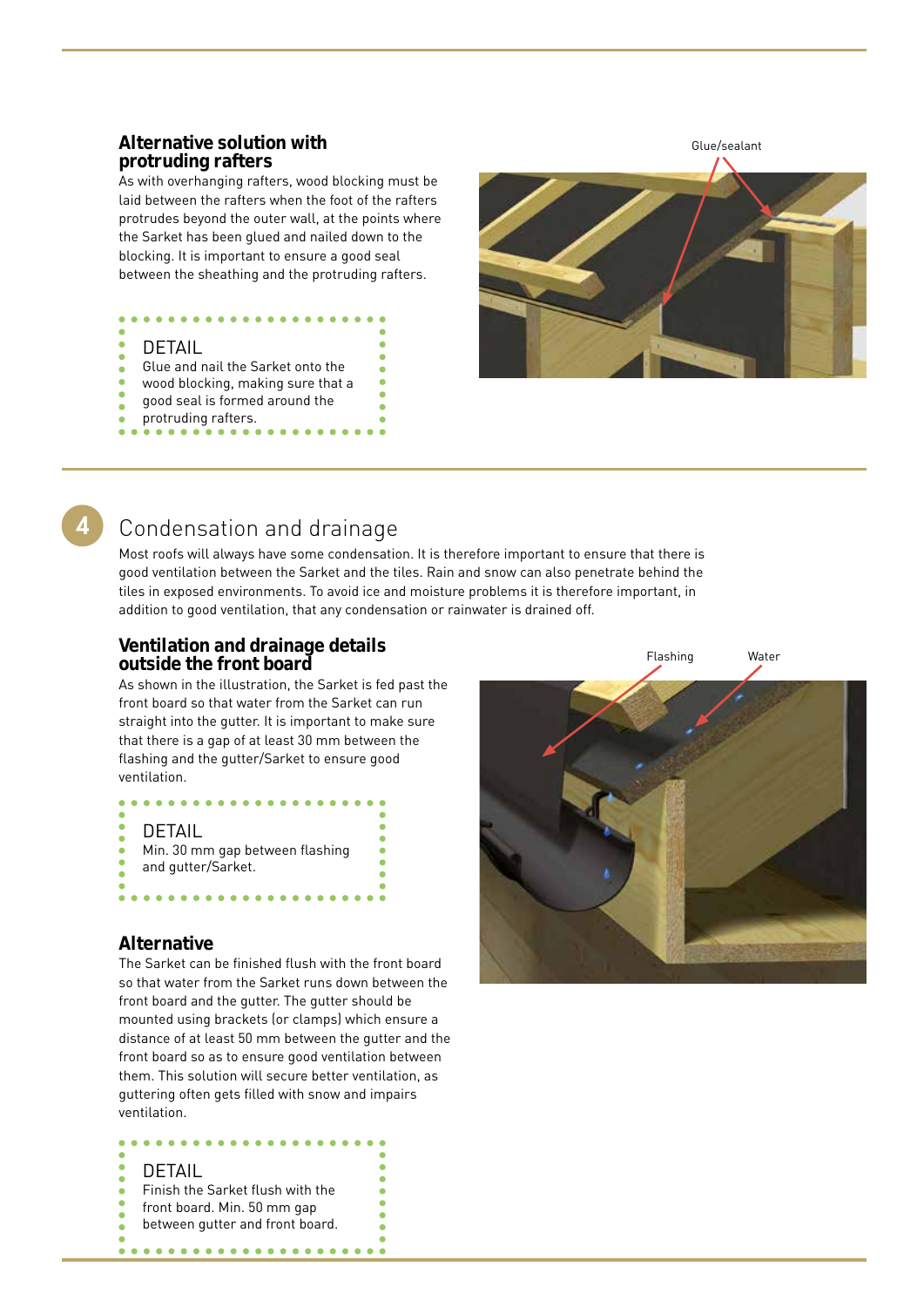#### **Ventilation and drainage details behind the front board**

As shown in the illustration, the Sarket finishes 20 mm before the front board. It is important to create at least a 40 mm gap between the front board and the cornice board so that any condensation from the Sarket runs off. This is also important to ensure good ventilation. This solution is not recommended in exposed locations as the water can blow in onto the top of the cornice board and run down behind the cladding on the wall.

### DETAIL

. . . . . . .

- 20 mm gap between Sarket and
- front board. 40 mm gap between

. . . . . . . . . . . . .

front board and cornice board.



40 mm gap for ventilation and drainage.

# 5

## Angular gutters and drains

Angular gutters are achieved according to simple principles. The main gutter drains rainwater straight down into the gutters. Any condensation or penetrating moisture is drained off by an underlying membrane which is placed beneath the Sarket.

Start by placing wood blocking between the rafters to lay a suitable foundation for a watertight membrane. The Sarket should be laid and glued/fixed onto the membrane. The Sarket and membrane should have an overlap of at least 200 mm.

Battens and counterbattens should then be laid to support the angular gutter. Some angular gutters need to be supported by wooden boards, as shown in the illustration.

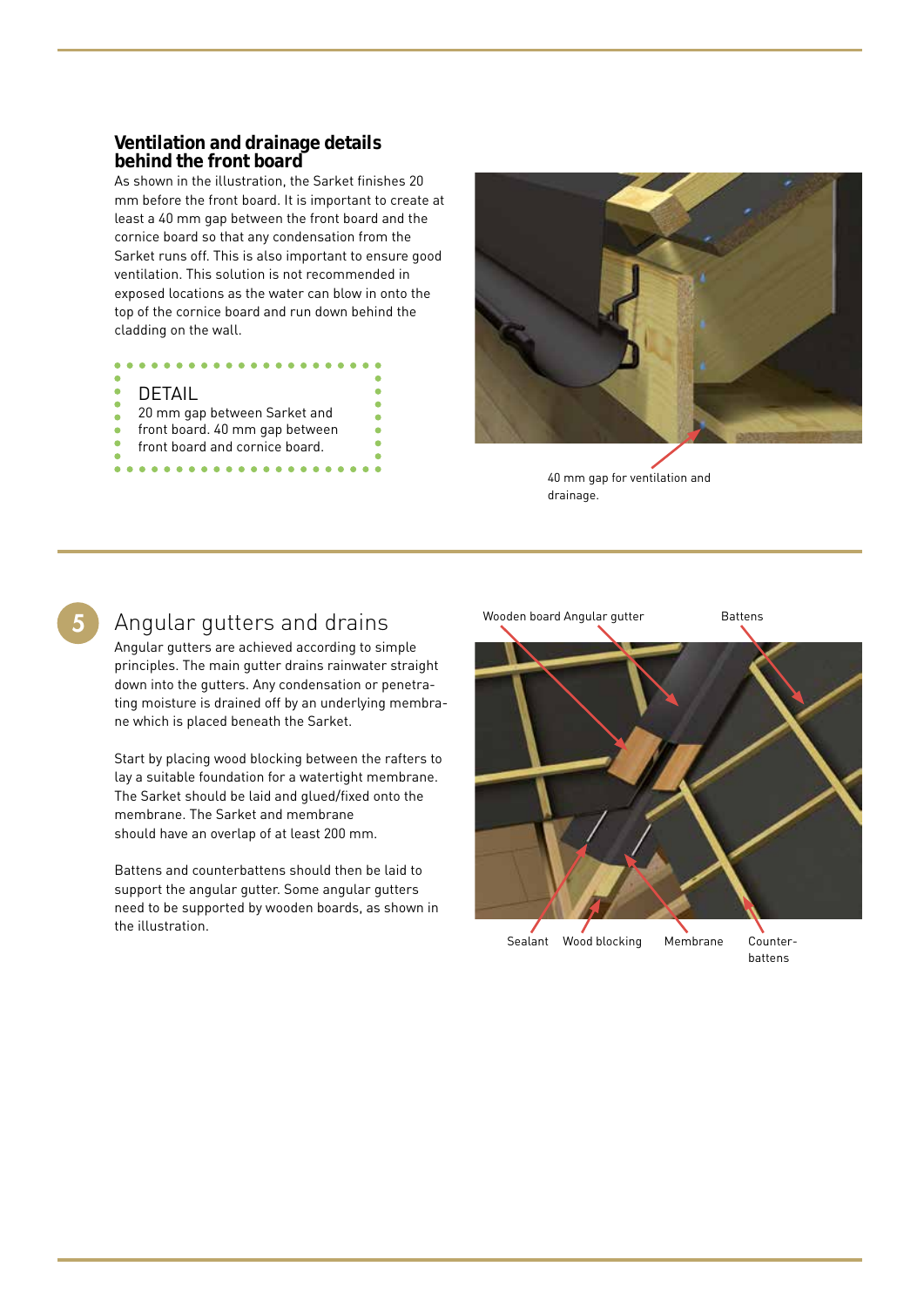

## Insulated, unventilated loft spaces

In structures with insulated, unventilated loft spaces, it is important to focus on details and execution to ensure a moisture-resistant construction.

It is important to ensure a continuous airtight layer in both the Sarket and vapour barriers to prevent air leaks in the roof construction. Construction moisture must be minimal for insulation and installation of the vapour barrier. All ventilation with Hunton Sarket must be above the board with the recommended batten and counterbatten dimensions.

As an extra precaution, wood blocking may be used between the rafters in the transition between the hot and cold zone, as shown in the illustration.



NBI 525.107

# Refurbishment, supplementary insulation of old wooden roofs

Hunton Sarket is ideal for refurbishing old wooden roofs, thanks to its excellent insulation properties and because it is breathable.

The Sarket can be laid directly onto an old wooden roof, as long as the felt and other kinds of roofing are removed.

There must be sufficient space between the Sarket and the roof covering. See table.

The solution of combined Sarket and wind barrier on existing roof sheathing is particularly ideal for complicated roofs, such as hip roofs and pitch roofs. Such roofs must always have cross-ventilation, something provided automatically with Hunton Sarket as it requires battens under the roof covering.

Hunton Sarket is also an excellent option when it is hard to leave a gap under the roof sheathing on rafters, for instance when the outer wall is masonry.



7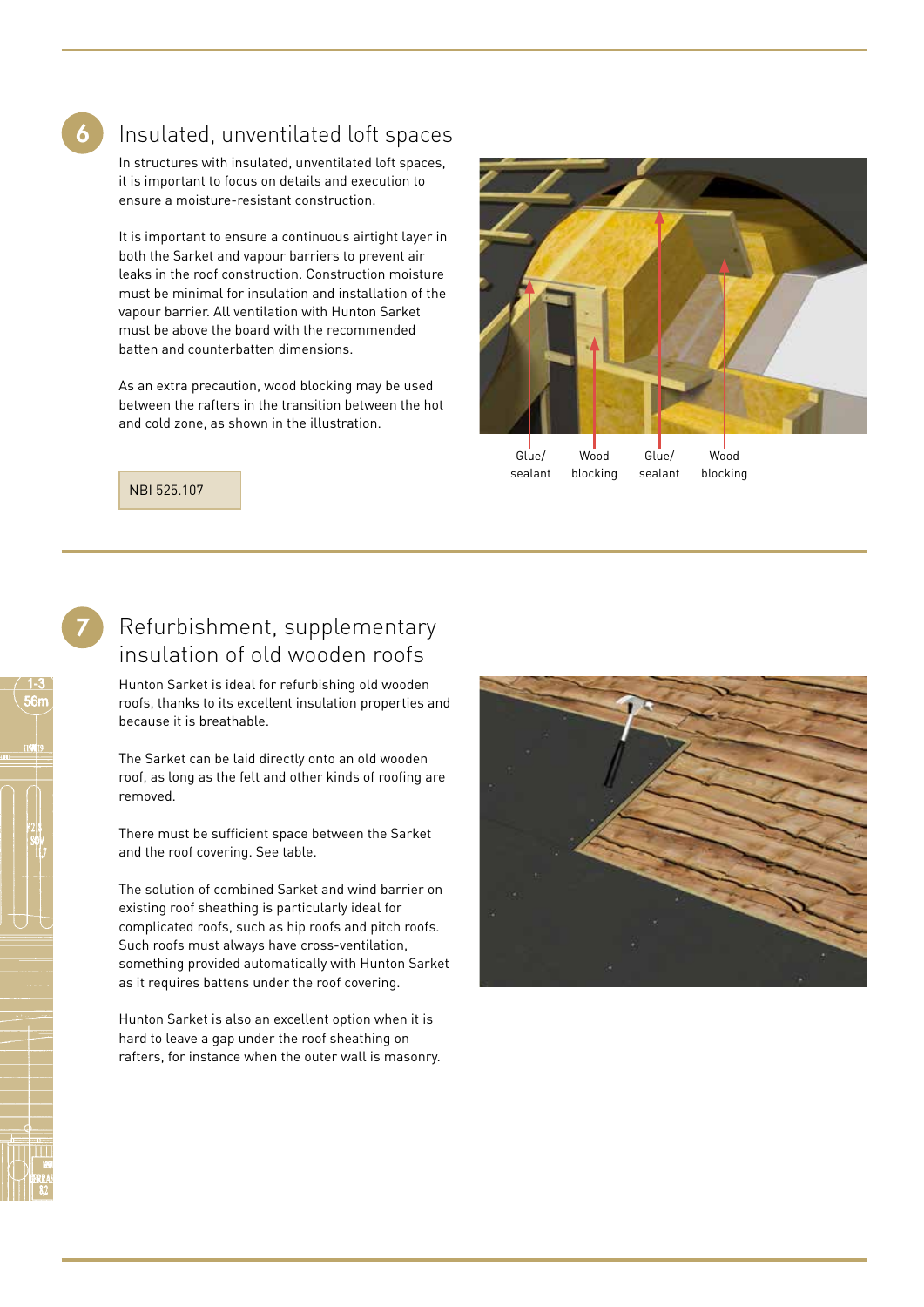# 8

# Shed dormers, arches and roofs under 15 degrees.

An additional protective layer with high diffusion capacity must always be laid on top of Hunton Sarket for shed dormers or roofs with a pitch of less than 15 degrees (e.g. Isola Pro).

# 9

# Ridge joint

To ensure an adequate seal, a complete seal along the ridge is essential. As shown in the illustration, a triangular batten is laid (or blocks between the rafters) to which the Sarket is secured on both sides. Hunton Tape

and primer are recommended over the splices to ensure an adequate seal.

For the best air circulation, there should be as much open space as possible between the two roofing surfaces. The ridge board should therefore be placed on blocks or similar, so that air can circulate freely under it. A ridge membrane is recommended on top to keep out snow and rain.





## Batten and counterbatten dimensions must be:

| Under 7 m roof length |                 | Over 7 m roof length |                 |
|-----------------------|-----------------|----------------------|-----------------|
| ~533                  | 36 mm           | $~<$ 33              | $48 \text{ mm}$ |
| $34 - 39$             | 30 mm           | $34 - 39$            | 36 mm           |
| >39                   | $23 \text{ mm}$ | >39                  | 30 mm           |